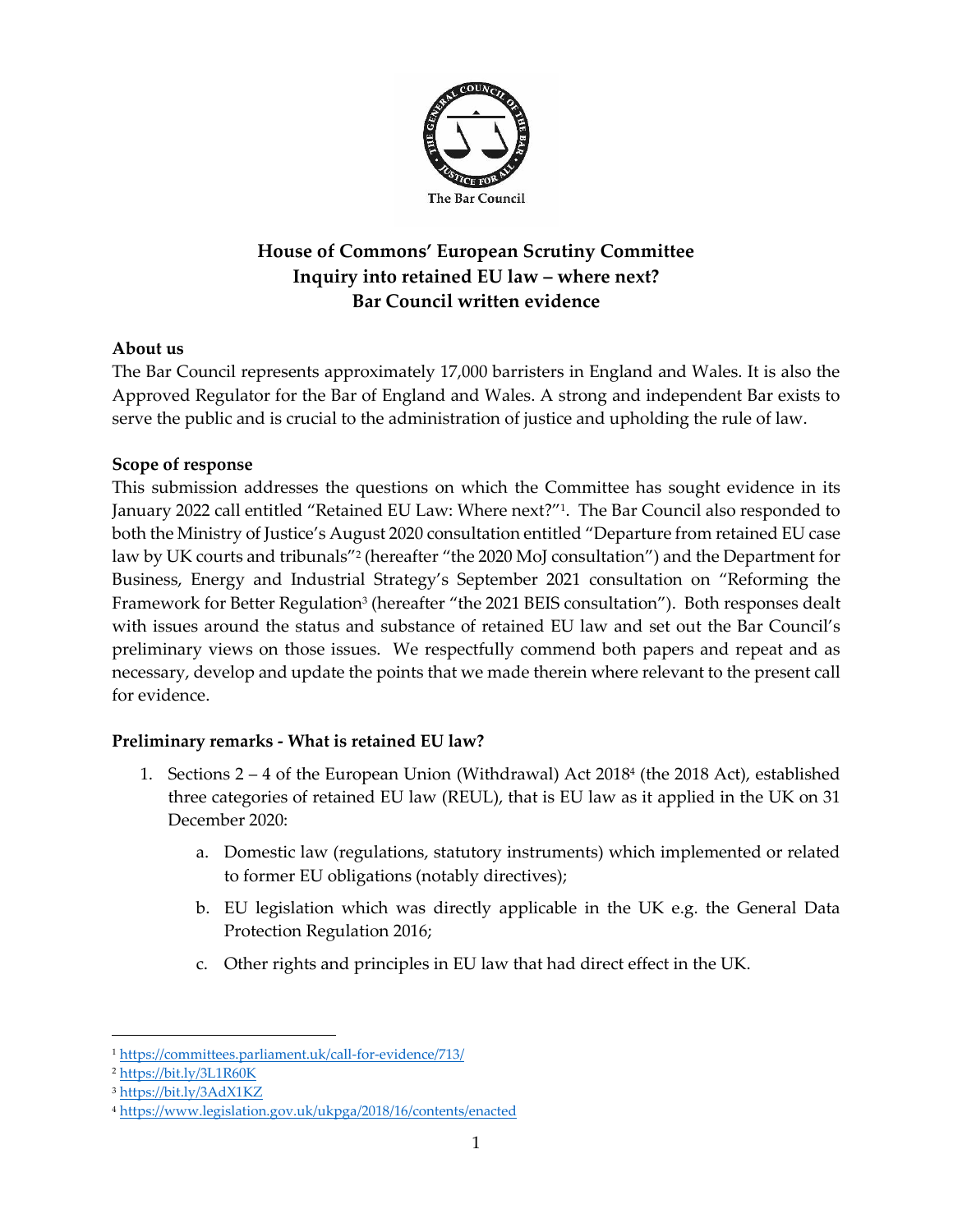2. In the two years leading up to December 2020, the Government made hundreds of pieces of secondary domestic legislation, making around 80,000 amendments to the body of onshored EU law that is now "retained", largely technical (e.g. geographical designations), though occasionally substantive in nature (and in some cases profoundly significant, such as the removal of EU law relating to the "four freedoms" or State aid). Thus, several thousand pieces of EU legislation, some duly amended, were on-shored on that date and continue to apply in the UK.

#### **Executive Summary**

- 3. As mentioned above, the Bar Council took the opportunity, provided by the 2020 MoJ consultation, to examine the fundamental change to the status of EU law within the UK that was to take place on 31 December 2020 following the end of the transition period provided for in the Withdrawal Agreement Act 2019. From that date, EU law ceased to be a source of directly applicable rights that override inconsistent provisions of UK law. By the terms of the 2018 Act, Retained EU law (REUL) can now be revoked or amended by Parliament, or in accordance with statutory powers conferred by Parliament, whether or not such changes are consistent with EU law.
- 4. REUL now forms part of the UK legal order. Its status and interpretation are now governed by UK legislation under the control of the UK Parliament.
- 5. REUL now forms the bulk or a significant part of the governing law in many areas of commercial and general life, in areas such as consumer rights, data protection, safety regulation, VAT, employment law, and financial services. It is a matter of great public interest that, where it applies, REUL should be as certain as possible. It is also important as a matter of democratic principle – as well as ensuring that replacement legislation in areas of great importance to business and the wider public is effective in achieving its goals – that replacement legislation be carefully considered and properly scrutinised before it is enacted.
- 6. The mere fact that REUL has EU law as its origin and is (in general) to be interpreted as EU law, does not mean that its content is either unacceptable or uncertain. As to acceptability, EU law is, generally, subject to thorough scrutiny before it is made (in processes that are often superior in transparency and democratic scrutiny to the processes that govern the approval of UK secondary legislation by Parliament – legislation that it is universally agreed should be given effect to by the courts, if valid, whatever its degree of scrutiny by Parliament). In most cases, the EU legislation was supported, and even promoted, by the UK government of the day: in our experience, assertions to the effect that the United Kingdom was in anything other than a small minority of cases "outvoted", or abstained because it would lose, are wide of the mark<sup>5</sup>. As to certainty, the principles

<sup>5</sup> See, for example, the assertion by the Minister of State for Brexit Opportunities and Government Efficiency on 22 March 2022 that that happened in "very many cases", a claim that he did not attempt to evidence or quantify. [\(https://committees.parliament.uk/oralevidence/9967/html/](https://committees.parliament.uk/oralevidence/9967/html/) at Q.9)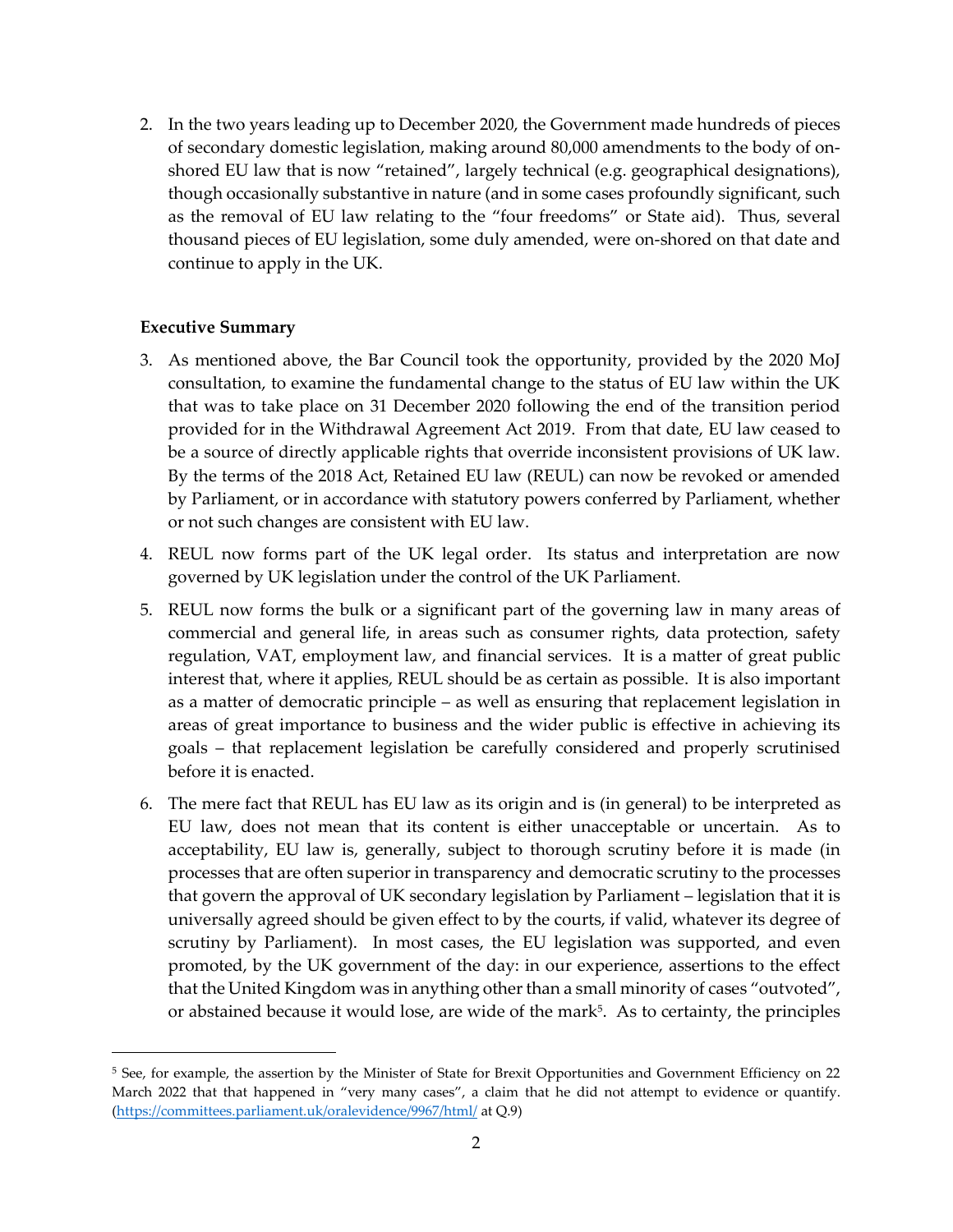of interpretation of EU law, with which UK lawyers and courts are deeply familiar, are as well-settled as principles of interpretation of UK statutes, and EU legislation is, in general, no more subject to issues of uncertain interpretation than UK legislation.

- 7. Any urge to replace REUL merely because it is "EU" in origin should be resisted: rather, the question should be in each case whether alternative UK regulation would achieve different and preferable goals, whether it would be better or more cost-effective in achieving its goals, or whether it would be more certain in its application. Broad assertions as to the supposed superiority of "common law" over "EU" or "civil law" approaches to regulation are generally without foundation, ignore the way in which much EU law that is now REUL was shaped by UK influence and precedents, and provide no basis for any presumption that REUL should be replaced.
- <span id="page-2-0"></span>8. It will also be important – as and when replacing REUL is considered – carefully to examine the implications of such changes for the United Kingdom's trade, and wider relationship, with the EU. For example, changes to the UK data protection regime – particularly if they can be seen as weakening that regime – are likely to have implications for the EU's recognition of the adequacy of the UK's data protection regime. If that recognition is removed, that will have significant adverse implications for UK trade in goods and services with the EU (which is still by far the largest UK trading partner in both goods and services). It will also be necessary to consider the implications of changes to REUL for the "level playing field" provisions of Title XI of Heading One of the Trade and Cooperation Agreement. In addition, in many cases it will be right, when considering the replacement of REUL, also to take account of, and to reflect, changes in the equivalent EU regulation since Brexit, particularly in the many cases where UK businesses are likely for commercial reasons to want to comply with EU as well as UK regulation in order to simplify their exports to the EU. All these are good reasons why careful scrutiny by Parliament of such changes will be desirable, and why Parliament should be wary of conferring any broad power on Ministers to legislate without detailed scrutiny and accountability.
- 9. Similarly, any proposal to change the status or effect of REUL should be judged on whether it makes REUL clearer or more effective, rather than on the basis that any change in its status or effect that can be presented as "domesticating" it must necessarily be a good thing. As far as we can see, proposals to change its status are likely to make it considerably less clear and less effective, to the benefit of no one and with entirely uncertain results.
- 10. That said, there are legitimate concerns about the transparency and accessibility of REUL (that is, following its onshoring), and a number of uncertainties as to the approach that the UK courts will take to its interpretation (for example, as to the approach to post-2020 ECJ case-law, the application of fundamental principles of EU law and as to the use of their powers to depart from pre-2021 case-law of the Court of Justice of the EU ("CJEU"); some of which we explore where relevant to the questions below.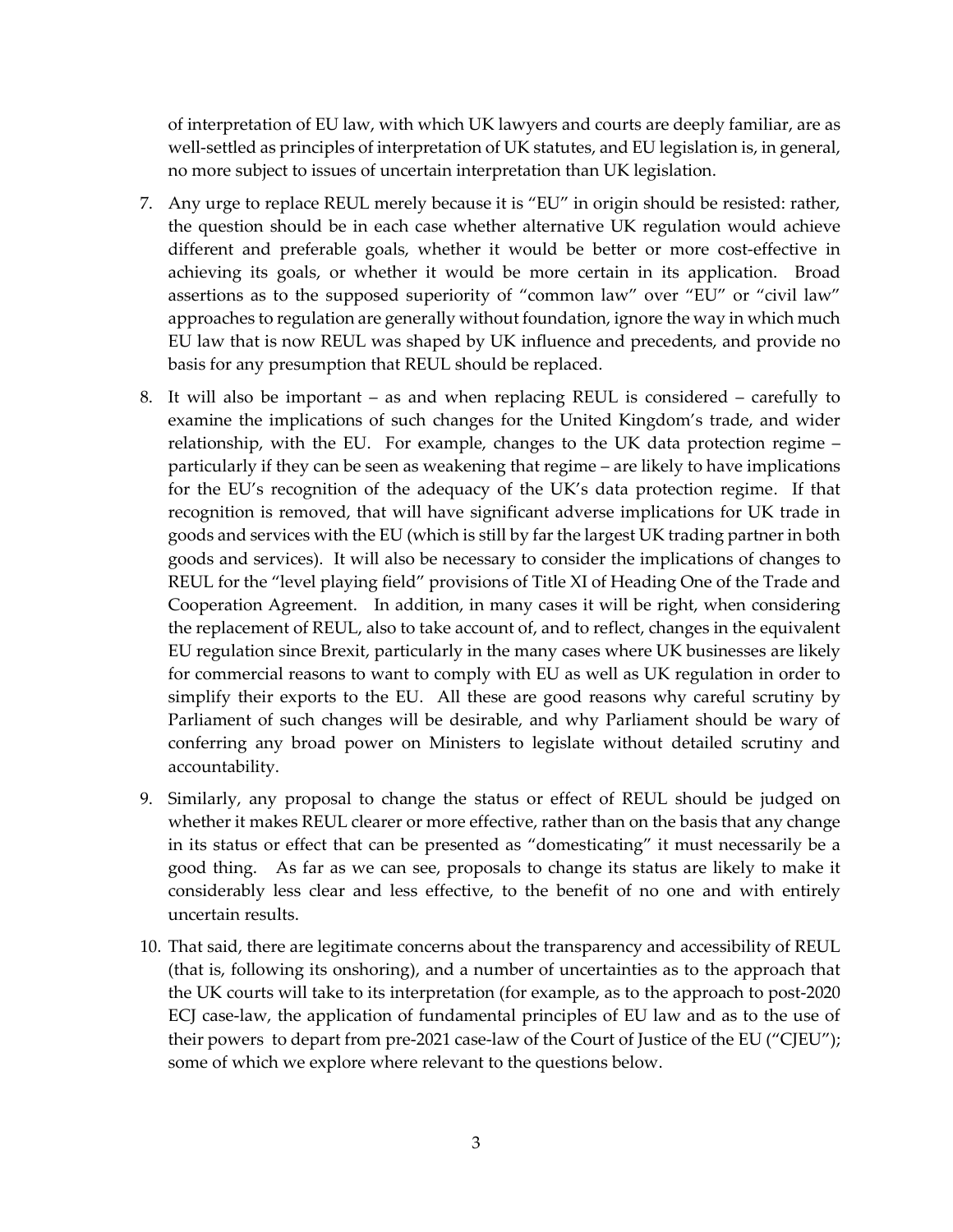#### **Question 1: In what ways is retained EU law a distinct category of domestic law? To what extent does this affect the clarity and coherence of the statute book?**

- 11. It is important to bear in mind when examining this issue that EU law is not "foreign" to UK law and courts. For 47 years, the UK was an EU Member State, actively taking part in the policy discussions, legislative procedures and indeed court proceedings that lead to the adoption and development of EU law. EU law has been part of the UK 's corpus of law throughout this period. It has been incorporated into the domestic legislation of the UK, initially as a result of a transposition obligation but recently as a result of the "onshoring" exercise that has led to the concept of REUL. Whilst practitioners, academics and those in government may be aware of the source of a legal right or obligation, those subject to the law do not typically distinguish (and do not need to distinguish) between rights and obligations that have an EU or international as opposed to wholly domestic source. Thus, whilst retained EU law may be a distinct category of domestic law for some, most natural and legal persons to whom that law applies are unlikely to make any such distinction.
- 12. Nor can REUL be regarded as lacking legitimacy compared to legislation passed by Parliament or made by UK ministers. The EU legislative process, whilst certainly capable of improvement, contains democratic checks and balances: for the vast bulk of EU subordinate legislation, the co-legislators, both of whom must adopt the final text by (normally weighted) majority, are the Council, comprised of elected Ministers from the Member States, and the European Parliament, elected by universal suffrage, and whose membership included democratically elected UK representatives until 2020. Important Commission legislative proposals are preceded by impact assessments and so-called roadmaps, and often accompanied by Staff Working Documents, all publicly available and setting out the policy intent. In addition, public consultations and stakeholder meetings are frequent features of the process, whether concerning binding or non-binding measures. Lobbyists who take part in these activities must be registered on the EU's public institutional register created for the purpose. As we noted above, it is universally accepted that the courts must give effect to domestic law statutory instruments, if validly made by Ministers, or to complex legislation such as Finance Acts, whatever their degree of scrutiny by Parliament (which in both cases is often deplorably minimal or nonexistent): we do not see any sound basis for assertions that REUL is, intrinsically, less "democratic" or "legitimate" than those examples.
- 13. Any proposal for the replacement of REUL should be on the basis that the replacement legislation would receive at least as effective democratic scrutiny – and its quality and legitimacy is likely to suffer if it does not.
- 14. We also point to the very valuable work of the predecessors to the committee that is conducting this inquiry, as well as to their equivalents in the House of Lords, in subjecting huge volumes of proposed EU legislation to careful scrutiny over the many years of UK membership. Thus, UK ministers, politicians and officials, stakeholders and policy makers had ample opportunity to, and did, exert influence on the development of EU policy and secondary legislation over the years of UK EU membership.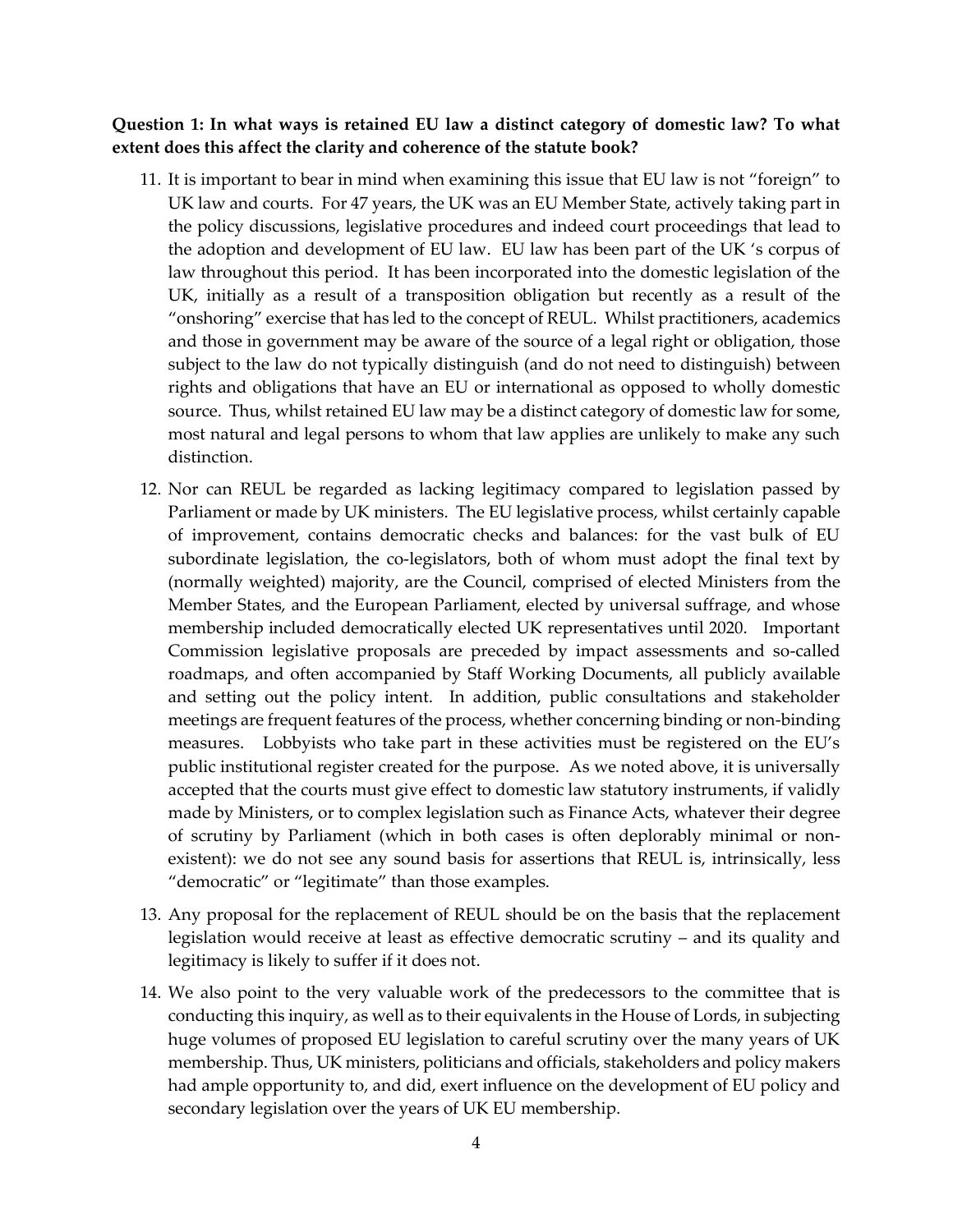- 15. Moreover, the UK had a hand in the development of EU primary law too. It was present at the table when each of the five major treaties that marked the evolution of the original European Economic Community (EEC) to the current European Union, were negotiated and adopted, each with the unanimous approval of the then EEC/EC/EU membership: The Single European Act 1986; The Treaty of Maastricht 1992; The Treaty of Amsterdam, 1997; The Treaty of Nice, 2001 and most recently, The Treaty of Lisbon, 2007.
- 16. We also note that the UK prided itself as a prime mover in the development of several areas of EU law and policy during its 47 years of membership, notably in regulatory fields, in the development of the concept of mutual recognition and other EU Single Market principles; significant aspects of the EU consumer, financial services, employment, environmental and justice and home affairs acquis to mention but a few.
- 17. Thus, for those 47 years EU law was an integral part of UK domestic law and for some purposes (e.g. in the field of competition law) UK courts were an integral part of the EU's judicial system. Accordingly, the Bar Council does not consider REUL to be a distinct category of domestic law that should be put into a category deserving particular scrutiny or suspicion. Rather, it is part of the fabric of UK law, and in many fields is crucial to its clarity and coherence. The principles that underpin EU law, such as that of proportionality, or approaches to legislative interpretation, have long since become second nature to domestic UK lawyers and the judiciary, and in the main, comfortable bed fellows with home grown legal concepts.
- 18. We do, however, have concerns as to the transparency and accessibility of REUL. The "onshoring" of EU law has inevitably affected the clarity and coherence of the statute book. The onshoring of EU regulations has been particularly cumbersome, involving a "snapshot" being taken of the EU law that applied as of 31 December 2020, which "snapshot" then has effect subject to the plethora of statutory instruments drafted over the previous two years that amended the "snapshot". In some instances, multiple statutory instruments amended the same "snapshot", with later versions overriding changes that would have been made by earlier ones. To take an example from the onshoring of EU financial services regulations, a regulation known as EMIR<sup>6</sup> (European Markets Infrastructure Regulation which has already been amended multiple times at EU level) was amended by 14 statutory instruments plus primary legislation. Even experienced practitioners find making sense of such legislation daunting – and this is but one of hundreds of pieces of retained EU law in financial services, many of which are several hundred pages long. And in making sense of such legislation, practitioners are assisted by unofficial consolidated versions of the legislation available on commercial websites – a resource not available to the general public. The complexity of REUL in financial services was such that the financial services regulators were given, and exercised broadly, a statutory power to make temporary transitional provisions to give regulated entities until 31 March 2022 to comply with changes in the law. There is thus a strong case

<sup>6</sup> Regulation (EU) No 648/2021 of the European Parliament and Council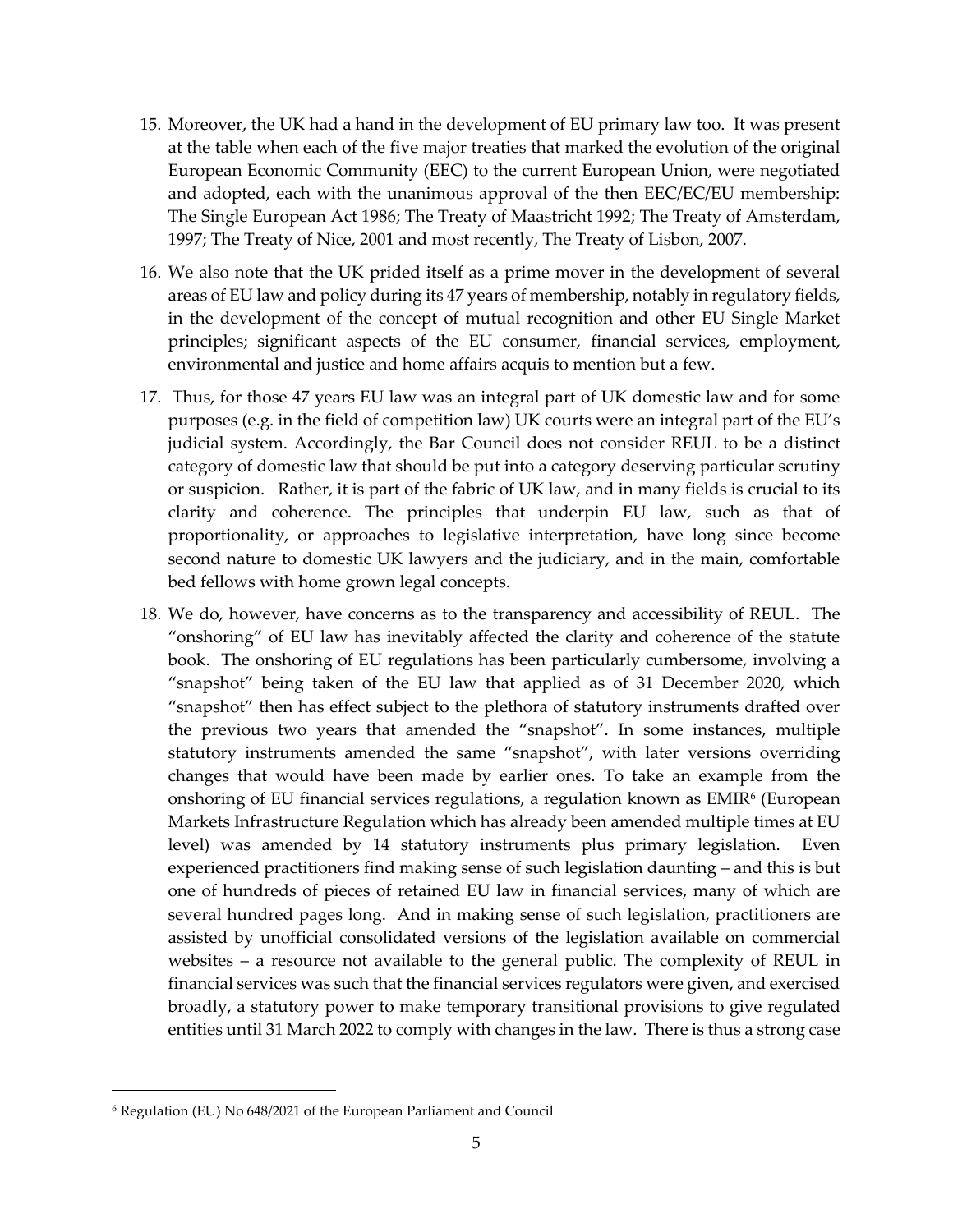for legislative consolidation, in the form of a Consolidation Bill, in the area of financial services and potentially in other areas.

19. Accessibility of the law is essential so that: natural and legal persons are aware of their rights and obligations; regulators can enforce those rights and obligations; practitioners can advise on the law; and so that the judiciary can apply the law. The complexity and, on occasion, inaccessibility of REUL is therefore a serious problem.

#### **Question 2: Is retained EU law a sustainable concept and should it be kept at all?**

20. For the sake of clarity, we draw a distinction here between retaining the *categorisation* of swathes of domestic law that have their origins in EU law, as REUL, and retaining the substance of the law itself. It may be helpful going forward, once REUL has been thoroughly reviewed and amended if and to the extent objectively justified in order to be fit for purpose in the domestic scenario, for the categorisation itself to be discontinued. For reasons of legal certainty and clarity explored elsewhere in this response, it would be premature to do so now.

## **Question 3: Do the principles and concepts of EU law continue to provide an acceptable and suitable basis for legislation in post-Brexit UK?**

- 21. As noted in our reply to question 1, the principles and concepts of EU law have long since been absorbed into UK domestic law such that many of them can properly be said to be part of its fabric. We note Sir Stephen Laws' view, expressed in oral evidence to this Committee on 2 March 2022, that at some point UK courts and lawyers will cease to be familiar with EU law concepts and approaches<sup> $7$ </sup> – but that time, if it comes at all (which will depend in part on choices made by future governments and Parliaments as to alignment with the EU), is a long way off. Moreover, and as discussed in greater depth in our response to question 5 below, there are areas of domestic law which, if they diverge materially from EU law principles and concepts, will create legal uncertainty, confusion and cost for UK citizens and businesses alike. Our answer is thus a qualified "yes", with the proviso that the continuing suitability of the principles and concepts of EU law as the basis for legislation in post-Brexit UK will vary according to the field of law concerned, and the extent to which, e.g. its continuing interoperability with EU law and procedure is central to its fitness for purpose and/or to legal certainty for UK citizens and businesses. It will therefore be essential to examine each field separately.
- 22. We note, however, that there is a difference between principles and concepts of law and policy objectives. Whilst maintaining the same basic principles and concepts of law, the UK and EU could pursue different policy objectives. This remained possible in many areas of the law<sup>8</sup> even when the UK was a member of the EU.

<sup>7</sup> Oral evidence, 2 March 2022, Q39.

<sup>8</sup> Where the EU does not have exclusive competence, individual Member States remain free to exercise their own competence.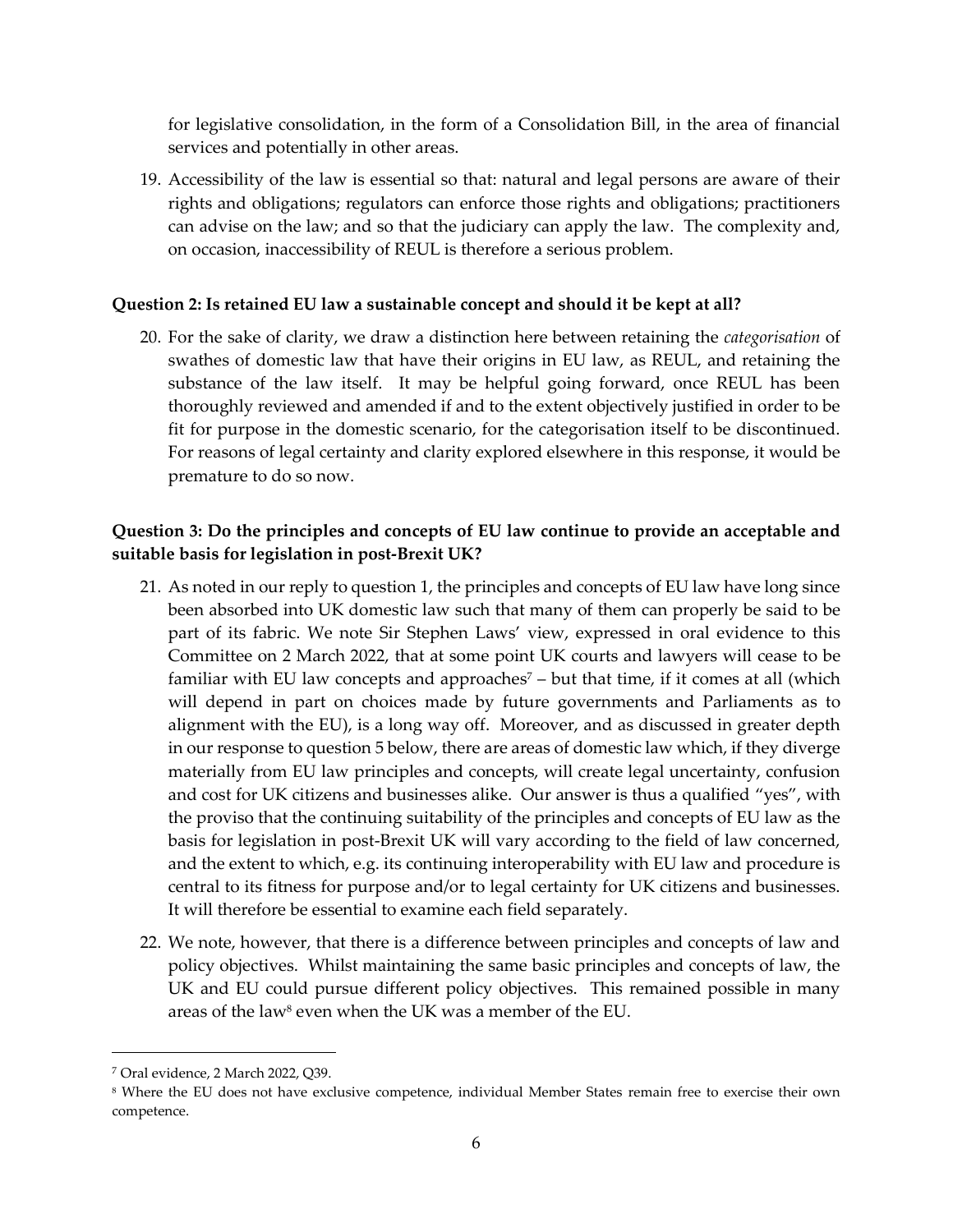23. We also refer to the points made at paragraphs 7 and [7 above](#page-2-0) as to (a) the lack of any sustainable basis for claims that a "UK" or "common law" approach to regulation necessarily has advantages over the "EU" approach (and we should note that, in any event, as practitioners we find it hard to understand what is meant by a "common law" approach to regulation); and (b) the need to consider in each case the wider implications for the UK's trade with the EU (by far its largest export market for both goods and services) of moving away from the EU law approach.

#### **Question 4: How has the concept of retained EU law worked in practice since it came into effect and what uncertainties or anomalies have arisen, or may yet arise in the future?**

- 24. Due to the inevitable time lag between issues arising and the resolution of those issues reaching the courts, there have as yet been few cases where the courts have had to consider the application of REUL to facts that occurred after the end of the transition period on 31 December 2020. Indeed, even though the Court of Appeal gave useful guidance a couple of months into 2021 as to the approach that the courts should take to questions involving REUL in *Lipton v BA City Flyer Limited* [2021] EWCA Civ 454, that case itself concerned facts that arose before the end of the transition period (and the apparent assumption that that case was governed by REUL as amended by statutory instruments rather than by the EU legislation in force at the time is questionable – see *Chelluri v Air India* [2021] EWCA Civ 1953 at §16). Other courts have simply – and in our view correctly – applied EU law to pre-2021 facts without reference to REUL: see e.g. *Wilson v McNamara* [2022] EWHC 243 (Ch) and *Fratila v Secretary of State for Work and Pensions* [2021] UKSC 53.
- 25. One set of uncertainties surrounds the extent to which the courts should use the power to depart from pre-2021 CJEU case-law in interpreting REUL (a power now conferred on the Court of Appeal as well as on certain other UK courts below Supreme Court level). The Court of Appeal has to date declined to exercise that power (see *Chelluri*, cited above, at §§62ff, and *TuneIn v Warner Music* [2021] EWCA Civ 441 at §§73ff), largely because of the absence of any relevant change in domestic law or of academic consensus that the CJEU case-law was problematic; problems of inconsistency with the approach being taken by the EU in areas with a strong international component; and concerns about creating legal uncertainty. However, it is certain that further attempts will be made at that level by parties in whose interests it is to depart from CJEU case-law that stands in the way of their case, with potential implications for delay and costs.
- 26. Other areas of uncertainty yet to be addressed by the courts include the impact of the application of general principles of EU law to the interpretation of REUL while excluding the application of the Charter of Fundamental Rights (which incorporates several of those principles) and the weight to be given to post-2020 CJEU case-law.
- 27. The courts have in our view correctly been prepared to apply general principles of interpretation of EU law to REUL. A recent example is the case of *re Allied Wallet* [2022] EWHC 402 (Ch), where the court accepted that the EU principle of conforming interpretation (as set out in Case C-106/89 *Marleasing* [1990] ECR I-4135) continued to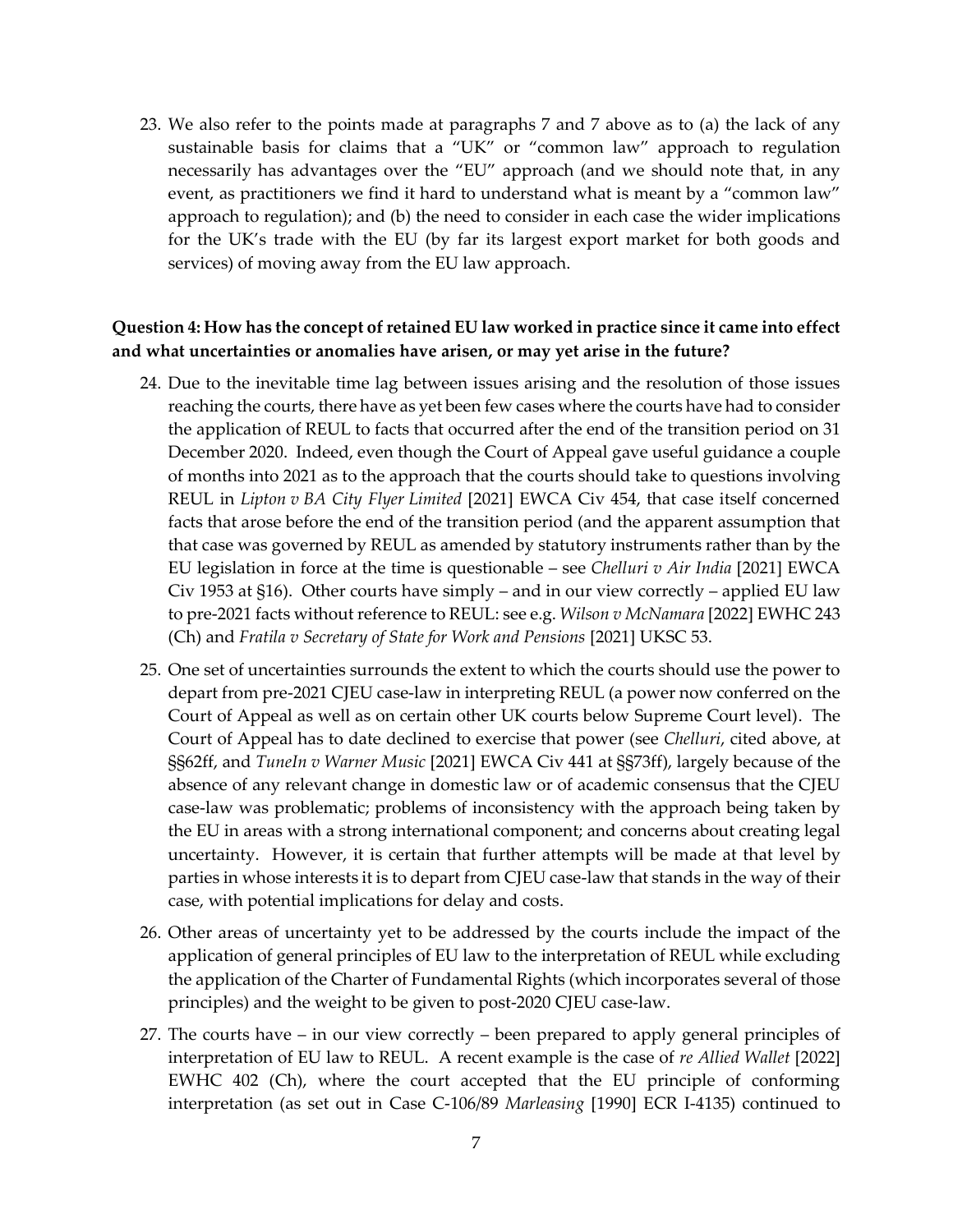apply to regulations made under section 2(2) of the European Communities Act 1972 and still operating as REUL, so that those regulations had to be interpreted so as to be consistent with the directive that they sought to implement. Any other result would (a) mean that the meaning and effect of such regulations changed (sometimes dramatically) on 31 December 2020; (b) fail to implement what has to be presumed to be the intention of Parliament in making or approving the domestic implementing legislation, namely to implement the directive; and (c) give rise to considerable uncertainty as to how such domestic implementing legislation should be interpreted, including re-opening areas where domestic case-law has already settled the meaning of such domestic implementing legislation by reference to the relevant directive (see, for example, the area of VAT, where there is a considerable volume of such case-law).

### **Question 5(a): In light of the doctrine of parliamentary sovereignty, what was the rationale for retaining the principle of the 'supremacy of EU law'?**

28. By section 5(2) of the 2018 Act, the principle of the supremacy of EU law continues to apply "so far as relevant to the interpretation, disapplication or quashing of any enactment… passed or made *before exit day*" (our emphasis). What this means is explained in paragraph 103 of the Explanatory Notes:

> "Where … a conflict arises between pre-exit domestic legislation and retained EU law, subsection (2) provides that the principle of the supremacy of EU law will, where relevant, continue to apply as it did before exit. So, for example, a retained EU regulation would take precedence over pre-exit domestic legislation that is inconsistent with it."

29. In our response to the 2021 BEIS consultation, we explored this further in the context of an apparent suggestion by Her Majesty's Government (HMG) that it wanted to change the effect of those provisions retrospectively:

> "First, as a matter of principle, we note that any legislation now passed (or passed at any time after 31 December 2020) can modify retained EU law: the proposed change would therefore only affect the relationship between retained EU law and legislation passed before the end of transition. But before the end of transition it was generally understood and can be taken to have been the legislative intention, that any domestic law gave way to inconsistent EU law, whenever enacted."

30. We then went on to explain that:

"Retrospectively to alter that position alters the effect of domestic legislation in a way that could not have been foreseen by the domestic legislator at the time. That is wrong in principle. [ ]. As far as we are aware, no analysis has been done as to the precise legal consequences of retrospectively altering the relationship between retained EU law and pre-31 December 2020 domestic legislation and absent such a detailed analysis the effect of such a change on the many important areas covered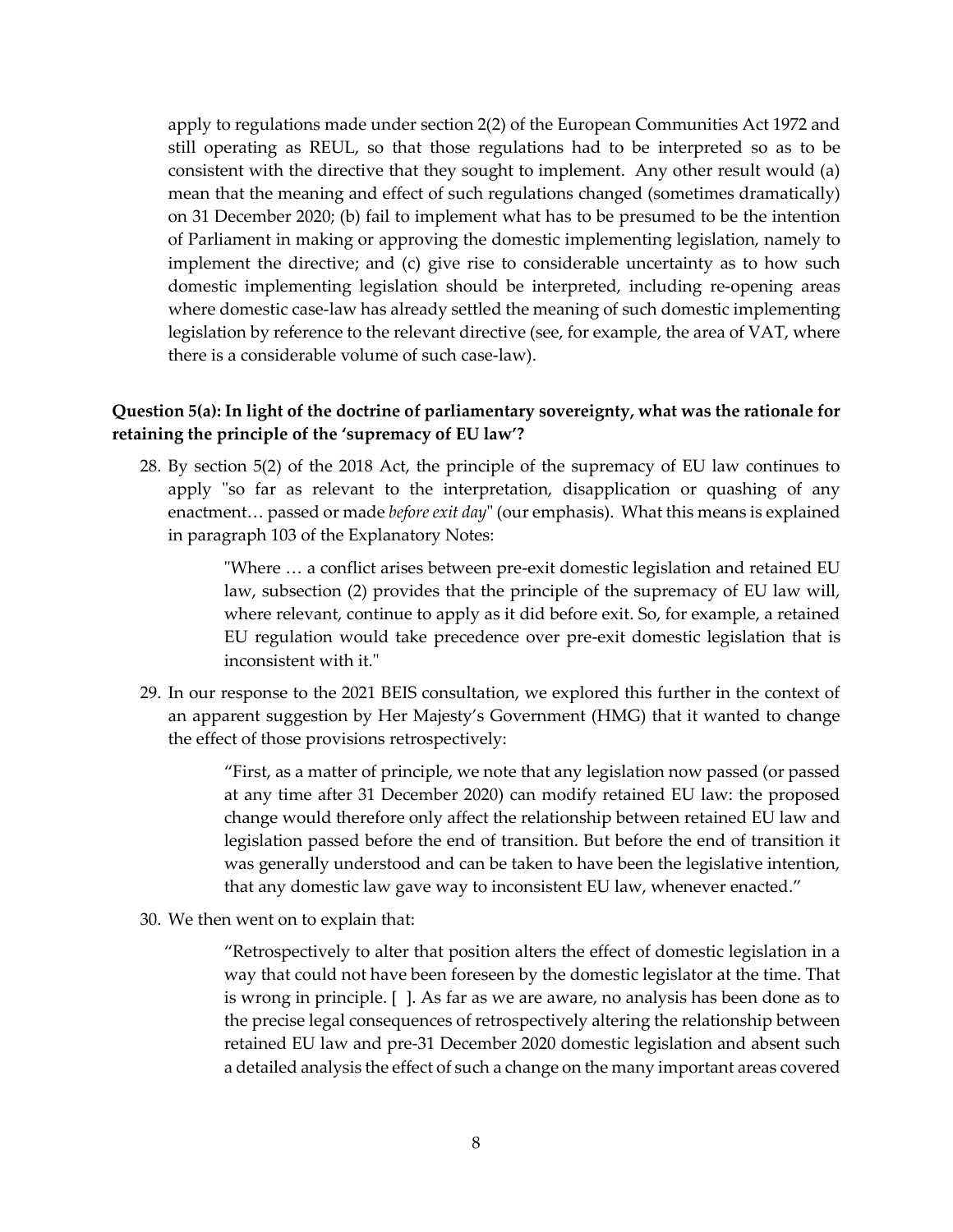by retained EU law (ranging from tax to detailed technical regulation) is unpredictable and will give rise to considerable uncertainty and litigation."

- 31. The rationale for retaining the principle is, therefore, legal certainty. That principle is not to be lightly cast aside: individuals and businesses will have taken decisions, sometimes far-reaching and involving significant investment, based on the law as it was, and was understood to be, in the UK at that time. The effect of removing the principle would be to give priority to any subsequent domestic legislation that was inconsistent with the EU legislation that became REUL. In the absence of any detailed survey of such legislation, it is impossible to say whether the consequences of removing the principle in any particular case would reduce the clarity of the law or change its effect, but the overall effect could only be to reduce certainty and to lead to unpredicted (and perhaps entirely undesirable) consequences.
- 32. But retaining the principle also preserves what must be assumed to be the intent of any Parliament passing legislation in the period of the UK's EU membership, namely that the legislation that it passed would not qualify the effect of previously enacted EU legislation. That rationale – preserving the hierarchy of legislation as Parliament understood it to be – is entirely consistent with the concept of Parliamentary sovereignty. So the principle that (until Parliament decides otherwise) REUL retains its supremacy over conflicting domestic law passed before Brexit is less startling than it might initially seem. The principle of supremacy operates only in the context of conflicts between domestic law passed after the EU legislation that now forms part of REUL and before Brexit. And it reflects the point that, pre-Brexit, Parliament can be taken to have intended that its legislation was subject to any inconsistent EU law.
- 33. We have considered the view propounded by Sir Stephen Laws in his oral evidence to this Committee on 2 March, at Q21. We note that he accepts that in principle pre-Brexit Parliaments could have legislated in the hope or expectation that their legislation was not incompatible with existing EU law, and that effect should be given to that hope or expectation. With all due respect, however, we can see no practical or principled basis – and he articulates none – on which such cases are to be distinguished from cases where Parliament did not have that intent. The reality is that pre-Brexit Parliaments are likely simply not to have considered the question at all – and to the extent that legislators did think about it, the answer that they would have been given would have been "this legislation will be subject to pre-existing EU law". Sir Stephen's suggestion that cases could be sought in which such intention was in some (unexplained) way made manifest (either on the face of the legislation or in records of debates) is no more likely to find anything than the proverbial hunt for the Snark.
- 34. Further, we disagree with his claim that changing the priority of REUL over subsequent pre-Brexit Westminster legislation would not in itself cause any injustice or uncertainty: the problem – which he does not attempt to grapple with – is that without an in depth analysis of all REUL and of all subsequent pre-Brexit Westminster legislation (an exercise that as far as we are aware has not been done) it is simply impossible to say what the effect would be of such a general change on individuals' and businesses' rights and obligations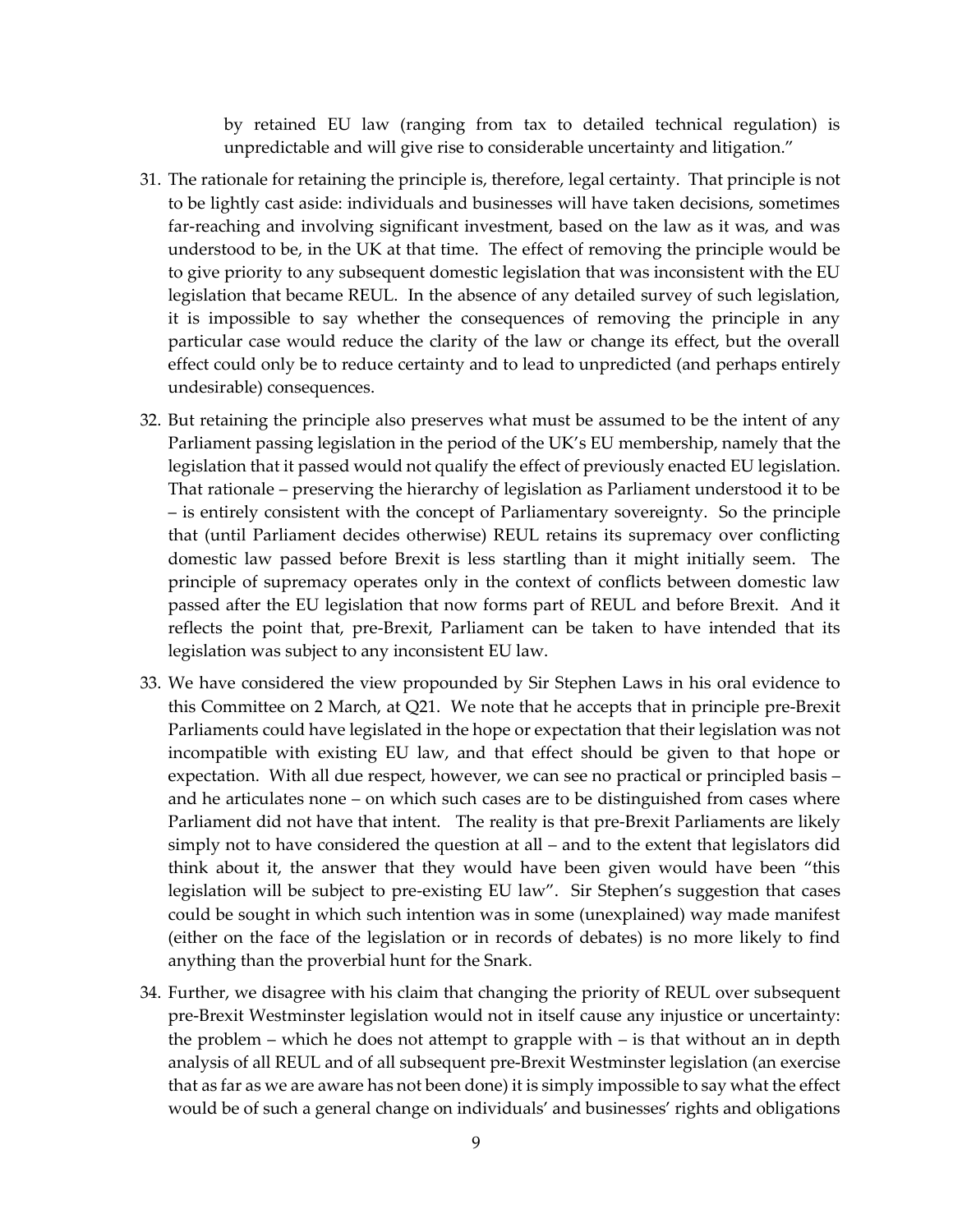in particular cases. Making sweeping changes without any proper understanding of their consequences is in itself a recipe for injustice and uncertainty. Nor does Sir Stephen offer any basis for distinguishing between the cases (that he accepts exist) where the existing hierarchy should be retained and cases where it should not.

35. We further note the comments made by Martin Howe QC on 2 March, QQ18-20. In particular, we note that Mr Howe puts forward a couple of examples from within his area of expertise where he agrees that it was appropriate and necessary to retain the position of REUL in the hierarchy of domestic law. We underline, however, that he produced no example where he would be confident that the position of REUL in the hierarchy of law could be modified without risk of uncertainty or anomalous or undesirable results. We also consider that the difficulty with Mr Howe's claim that "that the principle of supremacy within retained EU law can be modified and restricted to cases where it really is appropriate and necessary" is that, as far as we can see, there is no satisfactory general basis, capable of being turned into a legal rule, on which it is to be decided whether it "really is appropriate and necessary" in one case rather than another (and Mr Howe did not put any such basis forward).

#### **Question 5(b): What is the most effective way of removing the 'supremacy of EU law' and other incidents of EU law from the statute book?**

- 36. It will be clear from our response to Question 5a that the Bar Council does not consider that "removing the 'supremacy of EU law'" is a coherent or sensible objective, or one that is dictated by any principle deriving from Parliamentary sovereignty, as long as REUL remains in effect at all. As to "other incidents of EU law", it is not clear what the committee means by that, though the question in relation to that may be answered in response to question 6 below.
- 37. That said, we accept that there may be some perceived oddity in retaining a principle labelled "supremacy of EU law" after Brexit, and there may be an argument for removing the principle with that name – what matters, however, is that the existing hierarchy of law is not disturbed in a way which will have unpredictable and quite possibly anomalous or harmful effects, and which will certainly generate litigation and uncertainty, with no obvious rationale.
- 38. To the extent that this question is asking for comments on how REUL should be reviewed over time, the Bar Council notes that HM Treasury ("HMT") is conducting a Financial Services Future Regulatory Framework Review. HMT recognises that the onshoring exercise has resulted in detailed regulatory requirements being found in primary legislation, secondary legislation and regulators' rules. HMT intends to develop a model whereby the detailed requirements with which regulated entities must comply are determined by regulator but with the framework within which the entities operate being determined by Parliament and HM Government (in primary and secondary legislation). This will require a significant overhaul of the current financial services legislative landscape but is required after the onshoring exercise. Similar considerations, including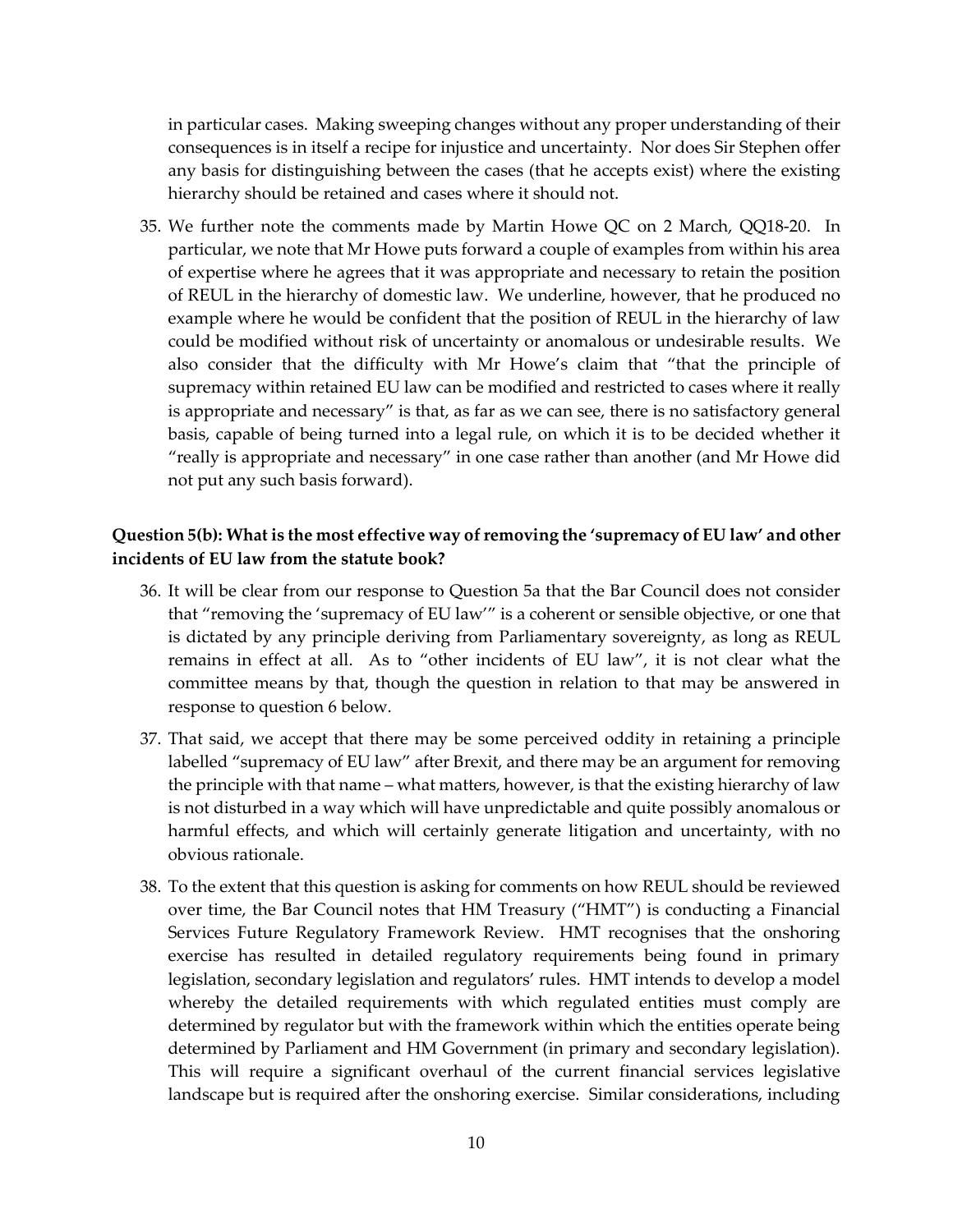the need for Consolidation Bills, should be applied to other sectors where it is desired to review REUL.

39. We disagree with Martin Howe QC's suggestion (at Q26 of the session on 2 March) that there should be a "sunset clause" on REUL. We do not consider that it is right to seek to tie future governments and Parliaments to a timetable which they might well consider to be a wholly inappropriate one given their legislative priorities: and nor is such a tie democratic, in that it seeks to prioritise the priorities of today's legislator over the priorities of future politicians elected by future voters.

## **Question 6: Should retained EU law be interpreted in the same way as other domestic law? Should the case law of the Court of Justice of the European Union have any relevance in the interpretation of retained EU law?**

- 40. As to the first question, we see no justification for, and huge dangers in, any general change in the rules of interpretation of REUL. EU law (and hence REUL) is not written in the same way as UK legislation, uses different terminology, and has different principles of interpretation, albeit, as noted above, long-since familiar to UK courts and lawyers. To provide that it had to be interpreted in the same way as UK legislation would have enormous, and almost certainly undesirable, effects: and it would produce law that no legislator (either EU or UK) ever intended to have the effect that it did.
- 41. As to the question of whether the case law of the CJEU should have any relevance in the interpretation of retained EU law, it may be helpful to refer to the Bar Council's February 2018 briefing for The Committee Of The Whole House On The European Union (Withdrawal) Bill (as it then was)<sup>9</sup> in which we reproduced an extract from the judgment of Lord Bingham in *Customs and Excise v ApS Samex* [1983] 1 All ER 1042, 1055, which explained why the CJEU is best placed to interpret EU law, and in contrast the disadvantageous position of any national judge seeking to do likewise:

*"[The ECJ] has a panoramic view of the Community and its institutions, a detailed knowledge of the treaties and of much subordinate legislation made under them, and an intimate familiarity with the functioning of the Community market which no national judge denied the collective experience of the Court of Justice could hope to achieve. Where questions of administrative intention and practice arise the Court of Justice can receive submissions from the Community institutions, as also where relations between the Community and non-member states are in issue. Where the interests of member states are affected they can intervene to make their views known. That is a material consideration in this case since there is some slight evidence that the practice of different member states is divergent. Where comparison falls to be made between Community texts in different languages, all texts being equally authentic, the multinational Court of Justice is equipped to carry out the task in a way which no national judge, whatever his linguistic skills, could* 

<sup>9</sup> <https://bit.ly/3J8VQQ3>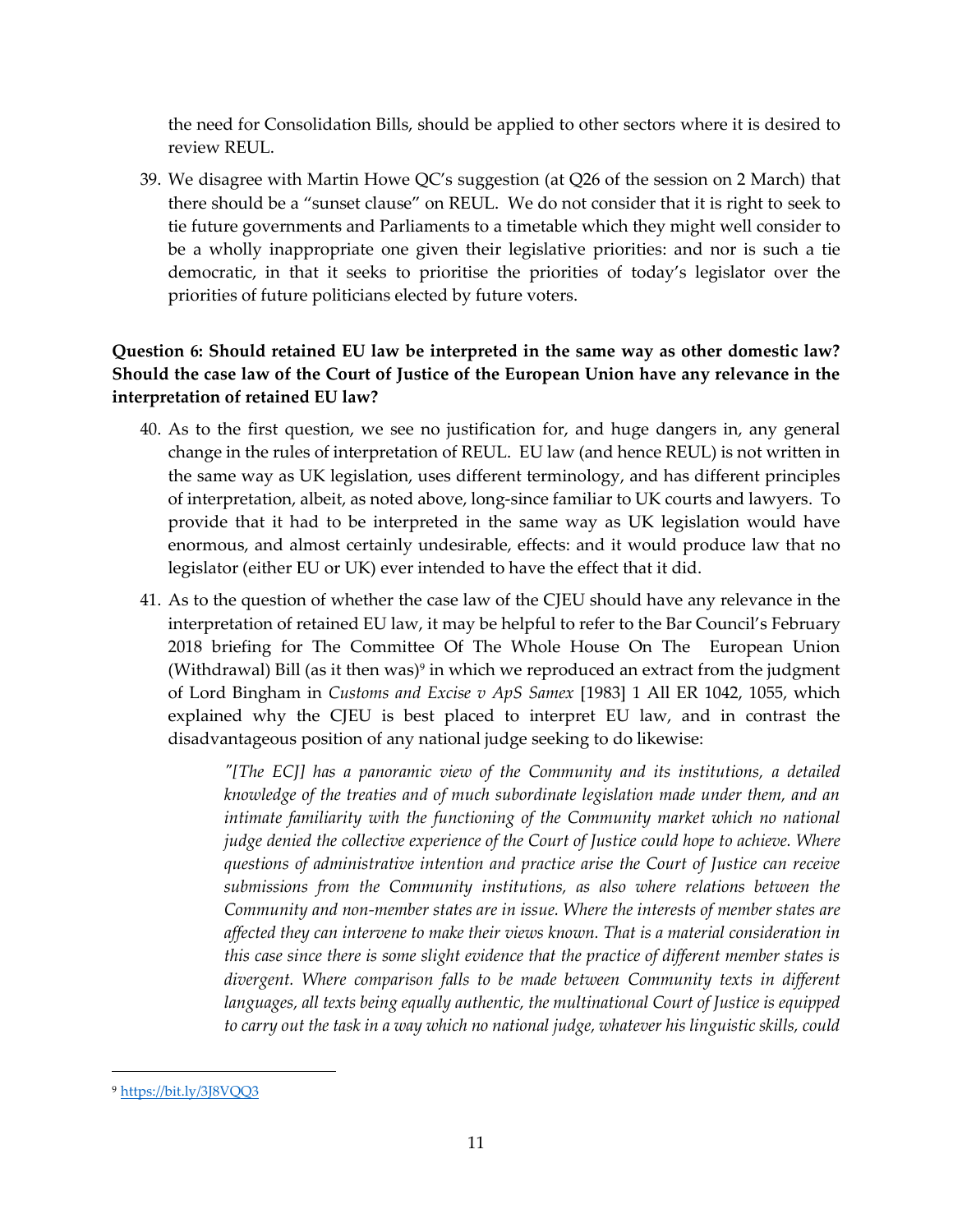*rival. The interpretation of Community instruments involves very often not the process familiar to common lawyers of the laboriously extracting the meaning from words used but the more creative process of supplying flesh to a spare and loosely constructed skeleton. The choice between alternative submissions may turn not on purely legal considerations, but on a broader view of what the orderly development of the Community requires. These are matters which the Court of Justice is very much better placed to assess and determine than a national court."* 

- 42. We went on to recognise that this principle had been diluted to a limited degree, even in the context of continuing UK EU membership, by subsequent rulings of the Supreme Court, for example in the judgment of Lord Mance in *Pham* [2015] UKSC 19 at §§ 76-80. However, that judgment gave no support to any suggestion that there might be circumstances where it would be appropriate for a judgment of the CJEU on a point of EU law to be ignored or treated as irrelevant.
- 43. The Bar Council considers along with the Court of Appeal in both the *Chelluri* and *TuneIn*  cases – that the advantages that the CJEU has in interpreting EU law remain powerful considerations when a court (with the power to do so) is considering whether to depart from CJEU case-law. The advantages of the CJEU over a national court described by Bingham J (as he then was) remain valid, even after UK withdrawal, unless the case can be distinguished because, e.g. the point of law turned on a specific feature of the EU Single Market which is no longer relevant in a UK context. But in such a case, both Counsel before the UK court, and the court itself, will be well placed to distinguish the REUL accordingly.
- 44. Finally, a widespread practice of departing from the CJEU's pre-Brexit interpretation of EU law would inevitably lead to considerable uncertainty, especially in fields (such as VAT) where there is extensive case-law putting flesh on sometimes skeletal legislative provisions. Uncertainty in such areas will give rise to considerable difficulty in applying, enforcing, and litigating the law (and, in the field of VAT, would risk prejudicing tax revenues if new interpretations are reached that favour taxpayers over HMRC). Though criticism of individual CJEU judgments is inevitable in a complex legal system such as the EU's, we detect no pressure whatsoever from practitioners or clients to throw complex and important areas of our law – such as VAT, among many others – into uncertainty by making general changes in the way in which REUL is to be interpreted or by jettisoning existing CJEU case-law applicable to REUL that remains in force.

#### **Question 7: Should a wider range of courts and tribunals have the ability to depart from retained EU case law and should it be binding at all?**

45. The Bar Council provided a detailed analysis of the issues to be considered in response to just this question in its 2020 MoJ consultation response, with which we still agree. Rather than reproduce that in full, we highlight the main points of principle and the key arguments in support of the position taken. However, we refer you to our 2020 response (again, lined above) for more detail as necessary.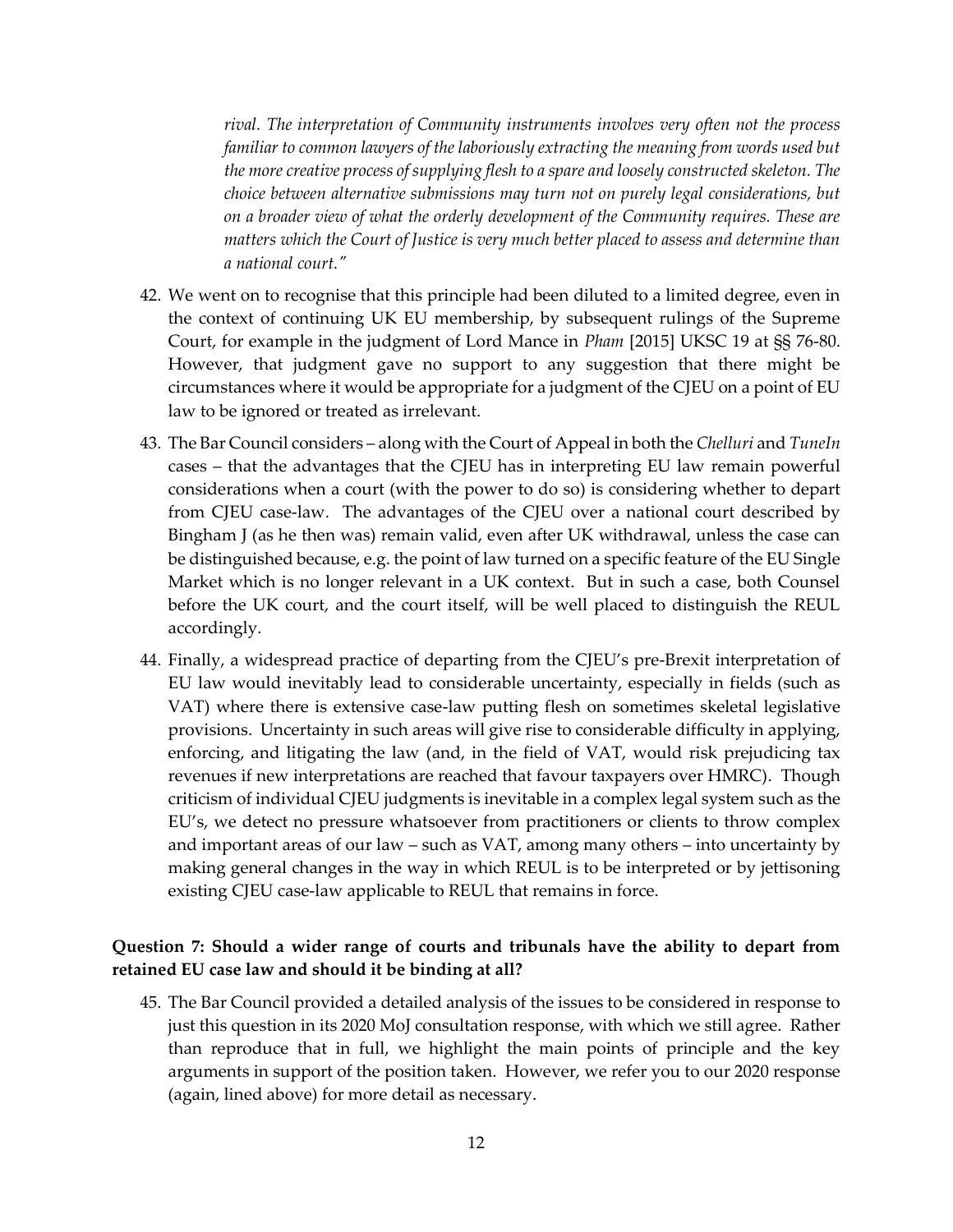- 46. In summary, the Bar Council considers that it would undermine overriding principles of legal certainty for a Court that was subject to further appeal to be able to depart from established interpretation of EU law as long-since integrated into the fabric of UK domestic law. That would have a knock-on negative impact on the reputation of the United Kingdom as a jurisdiction of choice.
- 47. The multiple elements to be considered include:
	- a. The risk to legal certainty, which will be particularly acute if any judicial departure from the established interpretation of provisions of EU law, in relation to a provision of retained EU law that has not been amended or qualified by UK legislation, is made by a UK court that is subject to appeal. In all but the most exceptional cases, it would provide an obvious ground of appeal from the decision of the lower court.
	- b. Moreover, since, pending any such appeal, the law would be as declared by the lower court, there would be considerable legal uncertainty until the Supreme Court was able to decide the appeal. In contrast, if only the Supreme Court has the power to depart from the CJEU, existing precedent would continue to bind pending the decision of the Supreme Court, regardless of the view of the lower court(s).
	- c. In addition, and again as noted in our 2020 MoJ consultation response, "it is critical to remember that, in contrast to legislative change – which applies only to situations after it is enacted – any judicial departure from CJEU case law will apply retrospectively: in areas such as VAT that could mean that the legal basis on which tax had been paid on certain classes of supplies over the previous few years became unsustainable, leading to potentially very large claims against HMRC and creating the inevitable risk of extensive litigation to resolve the legal and commercial uncertainty that would be created."
- 48. Retained EU case law forms part of domestic case law. Its precedential status is therefore domestic, and upsetting that would have a profound effect:
	- a. Over the 47 years of EU membership, UK courts have themselves extended and applied EU law as interpreted by the CJEU (what the 2020 MoJ consultation document referred to as "retained domestic case law"). A lower court invited to consider departure from a CJEU principle laid down in a particular case will frequently find that that principle has been applied or extended in subsequent decisions of UK courts whose decisions, by exercise of the common law system of precedent, are binding on it. In such a case, departing from the CJEU precedent is pointless unless the lower court also has power to depart from the domestic precedent as well. But a power to depart from precedents set by higher courts (or, in the case of the Court of Appeal, its own past judgments) would be a major disruption, indeed would undermine the very system of precedent on which legal certainty depends in our common-law system. And any attempt by the legislature to draw a distinction between such cases and those in which the higher court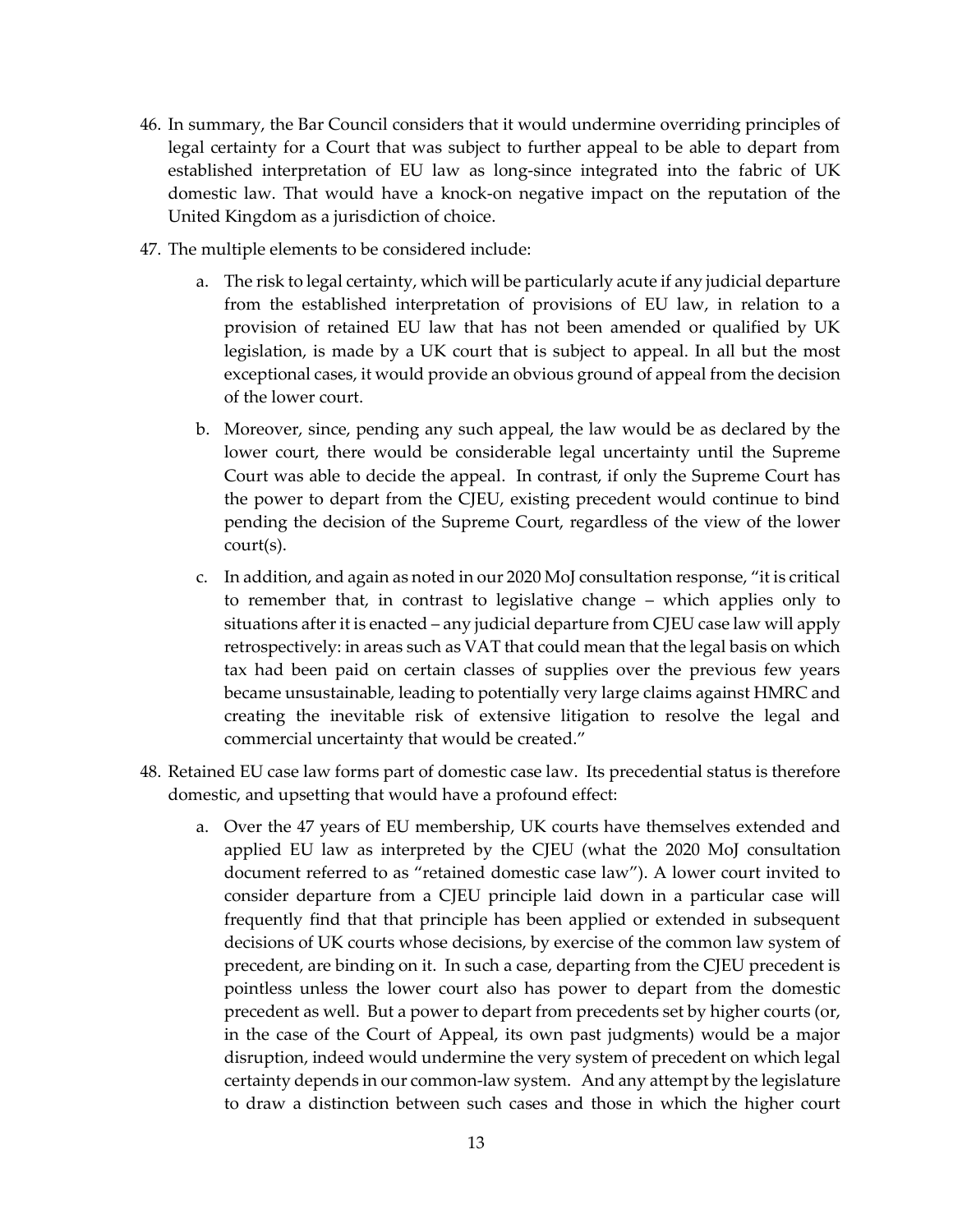precedents merely repeated CJEU principles would seem to us to be a recipe for hopeless confusion and complexity.

- 49. In short, the Bar Council did not see any attractive or practical solution to this issue apart from reserving the power to depart from CJEU case law to the Supreme Court (which is not bound by any retained domestic case law). Though that view was in the end rejected, we consider that the very cautious approach adopted by the Court of Appeal to its power to depart from pre-2021 CJEU case-law is to be welcomed.
- 50. We note Martin Howe QC's claim at Q26 of the evidence session on 2 March that there is no need to worry about extending the power to depart from CJEU case-law to the lower courts because those courts would be very cautious about departing from established CJEU case-law: that, however, ignores the very real problem that giving first-instance courts and tribunals the power to depart from such case-law will permit, and even encourage, litigants seeking to use legal proceedings to delay the inevitable or to put pressure on the other side to settle, or (for example) to resist an otherwise irresistible demand for tax; to "have a go" at persuading the first-instance courts that they should do so – and dealing with such claims will take considerable time and legal resource, especially in the tribunals. Indeed, Mr Howe's point that the current inability of the lower courts to depart from CJEU case-law when interpreting REUL has a "deterrent effect" rather concedes the point that if the lower courts had that ability then there would be likely to be many more attempts to "have a go" (attempts which, as Mr Howe accepts, are likely in most cases to fail).

#### **Question 8: To what extent has retained EU law affected devolved competence?**

- 51. Since the Bar Council represents barristers in England and Wales, we confine our answers to the position in Wales.
- 52. Section 108A of and Schedule 7A to the Government of Wales Act 2006 (as amended) set out the legislative competence of the Senedd (Welsh Parliament). Section 108A(2) provides that a provision is outside the Senedd's competence insofar as it […] (c) relates to reserved matters (in Schedule 7A); (d) breaches any restrictions in Part 1 of Schedule 7B; or (e) is incompatible with the Convention (ECHR) rights. Schedule 7B paragraph 5(1) sets out a number of "protected enactments" which may not be modified by the Senedd or by Welsh Ministers.
- 53. As previously drafted (following amendment by the Wales Act 2017), section 108A(2)(e) provided that a provision was outside the legislative competence of the Senedd insofar as it was "incompatible with the Convention rights or with EU law" and Schedule 7B paragraph 5(1) included the European Communities Act 1972 (as well as the Human Rights Act 1998) as "protected enactments" which could not be modified. As further amended by the 2018 Act, section  $108A(2)(e)$  now reads "it is incompatible with the Convention Rights or in breach of the restriction in section 109A(1)."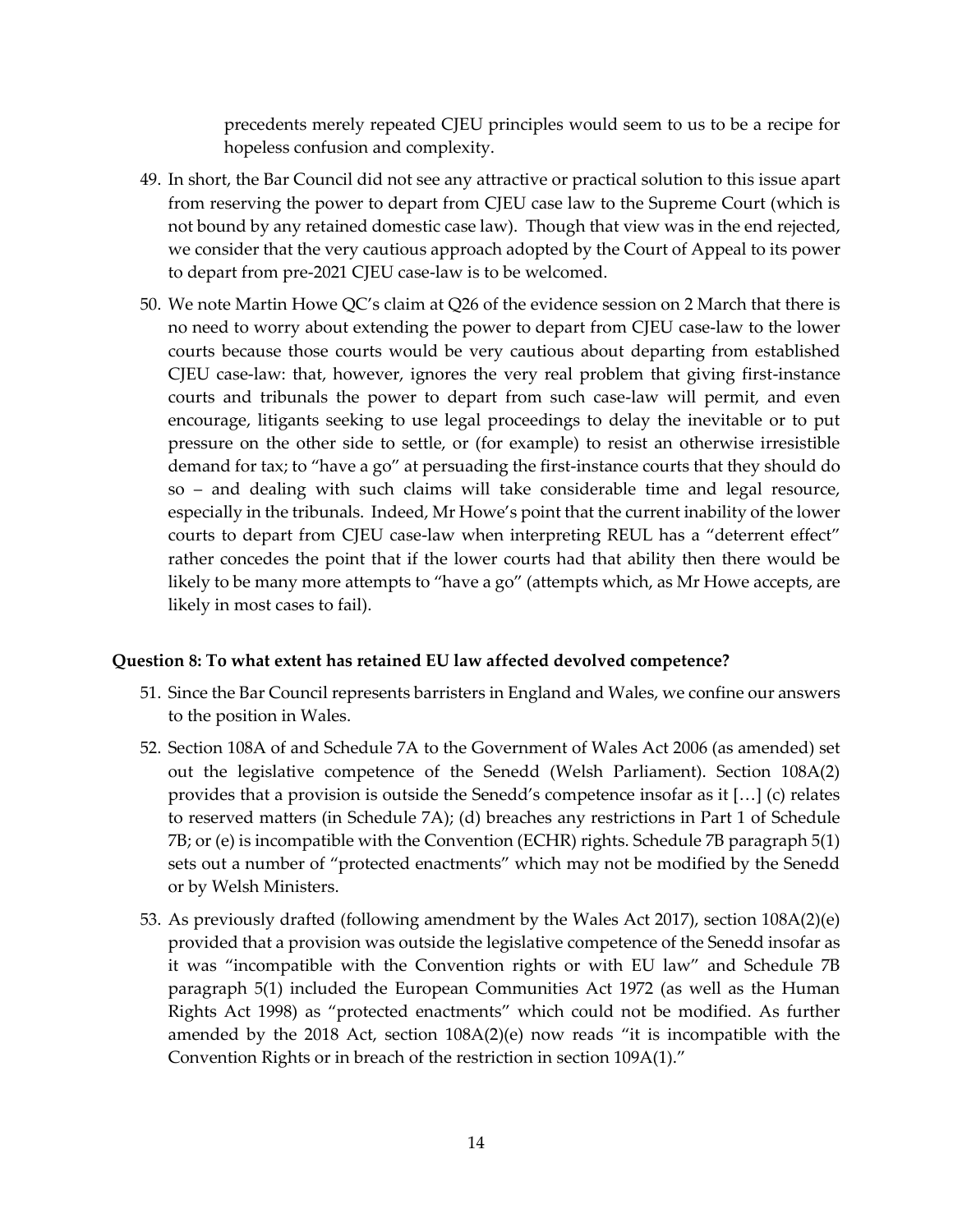- 54. A new section 109A(1) (also added by the 2018 Act) and headed "Legislative competence: restriction relating to retained EU law" currently provides "An Act of the Senedd cannot modify, or confer a power by subordinate legislation to modify, retained EU law so far as the modification is of a description specified in regulations made by a Minister of the Crown" though section 109A(2) does then provide that the restriction in subsection (1) does not apply to any modification so far as it would, immediately before IP completion day, have been within the Senedd's legislative competence. No subordinate legislation made by a Minister has yet come into force, but regulations are proposed.
- 55. Schedule 7B paragraph 5(1) of the Government of Wales Act 2006 now also includes the European Union (Withdrawal) Act 2018 itself and the United Kingdom Internal Market Act 2020 (see further Q.9 below).
- 56. What was previously a restriction on the Senedd (and before it the Cynulliad/Assembly) not to legislate or act incompatibly with EU law, has now become a restriction not to legislate so as to modify REUL in areas set out in regulations (which are yet to be made) by a Minister of the Crown.
- 57. Under section 80(8), the Welsh Ministers likewise have no power to make, confirm or approve any subordinate legislation so far as it modifies retained EU law, again subject to regulations yet to be made.
- 58. REUL nevertheless covers a whole host of subject matter areas which are otherwise within the legislative competence of the Senedd, notably in the fields of agriculture, fisheries, forestry and rural development, culture, economic development, education, the environment, health, highways and transport, housing, social welfare, tourism and water and flood defence, and in which the Senedd is currently unable to take action so as to modify REUL save to the extent that it is not limited by regulations under section 109A(1).

### **Question 9: Are there issues specific to the devolved administrations and legislatures that should be taken into account as part of the Government's reviews into retained EU law?**

59. The draft subordinate legislation in the form of the European Union (Withdrawal) Act 2018 (Repeal of EU Restrictions in Devolution Legislation, etc.) Regulations 2022, which, if made, were due to come into force on 31st March 2022 and which seek to repeal the limitations on devolved legislative and executive competence which were introduced by the 2018 Act, notably in sections 80 and 109A of the Government of Wales Act 2006, are to be welcomed. The 2018 legislation was aimed at preventing the devolved legislatures from legislating and the devolved administrations from exercising functions, in ways which would be contrary to restrictions specified in UK subordinate legislation made by Ministers. No such regulations, however, have been made in the period between 26th June 2018 (the day the 2018 Act came into force) and 28th February 2022. It is only to be regretted that the removal of these restrictions has been achieved in such a complex and piecemeal fashion, making the legislation in force extraordinarily difficult to follow.